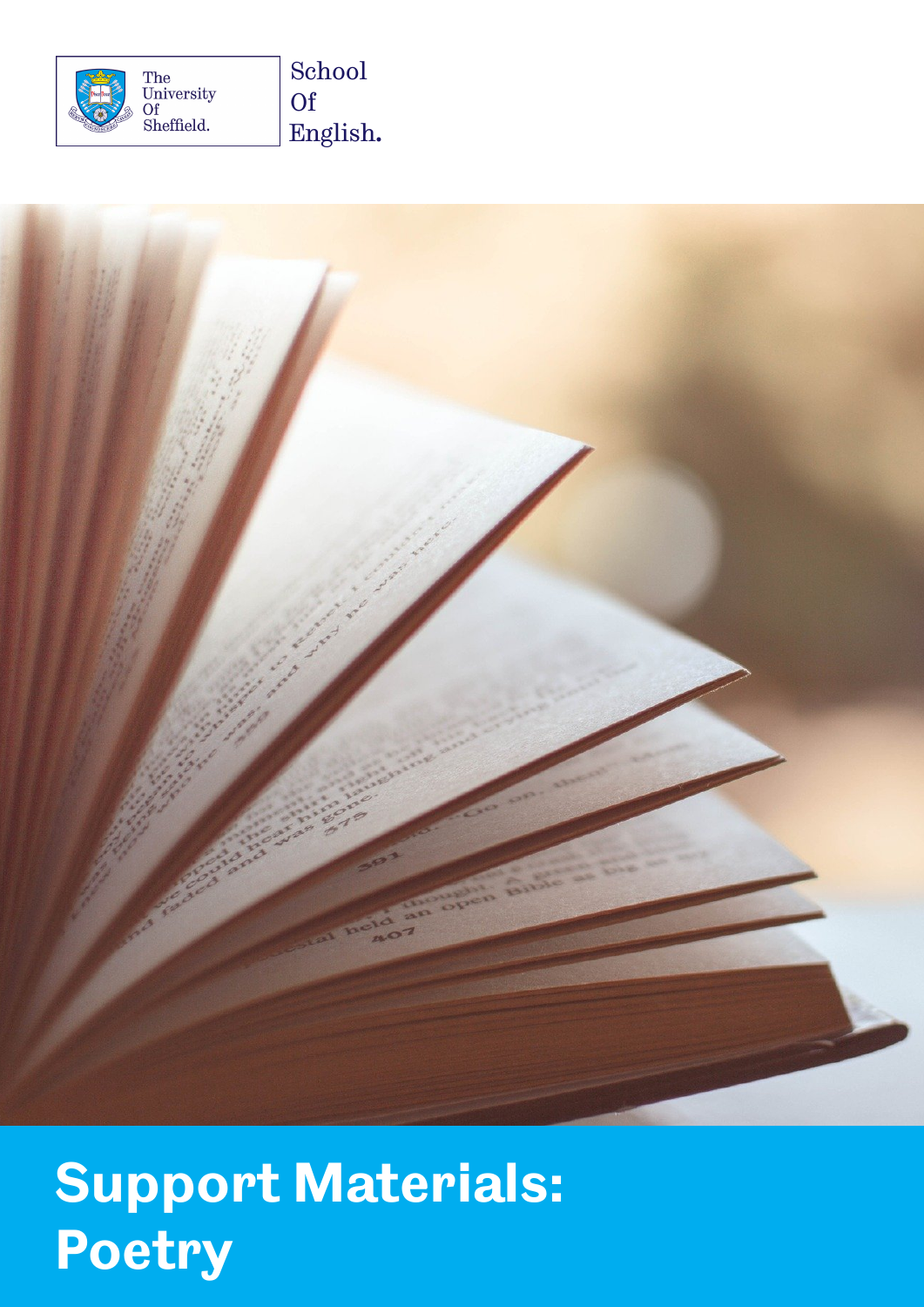# **Skills: Reading Poetry**

Poetry can seem a bit intimidating, especially when you're encountering a poem for the first time. The language of poetry tends to be more stylized than 'ordinary' speech. This handout gives you some ideas about things you can look out for, as a way into the poems you read.

Another good way of increasing your confidence when reading poetry is to think about the poetry you're hearing most days possibly without even realising that it counts as 'poetry', for example, in the music you listen to, or – if you've got younger brothers and sisters – in children's books, which are often written in verse. That 'everyday' kind of poetry uses, and disrupts, the same patterning techniques (e.g. of rhyme) found in the poetry you study in school.

A pattern only works when people spot it. When we recognise a pattern, there's a connection between author and reader/listener. The patterns of poetry, or song lyrics, are a key part of the pleasure that we get from hearing or reading verse.

#### **Rhyme**

#### **How frequent are the rhymes?**

The closer rhymes come together, the more noticeable they tend to be. **Couplets** are pairs of lines which rhyme, e.g.

Macavity's a Mystery Cat: he's called the Hidden Paw – For he's the master criminal who can defy the Law. (T.S. Eliot, 'Macavity')

If three lines rhyme, that's a **triplet**, e.g.

And up and down the people go, Gazing where the lilies blow Round an island there below*.* 

(Alfred Lord Tennyson, 'The Lady of Shalott')

In couplets and triplets, the rhymes come more frequently than in **alternate rhyme**, where every other line rhymes, e.g.

Whenever the moon and stars are set, Whenever the wind is **high***,* All night long in the dark and wet,

> A man goes riding **by***.*  (Robert Louis Stevenson, 'Windy Nights')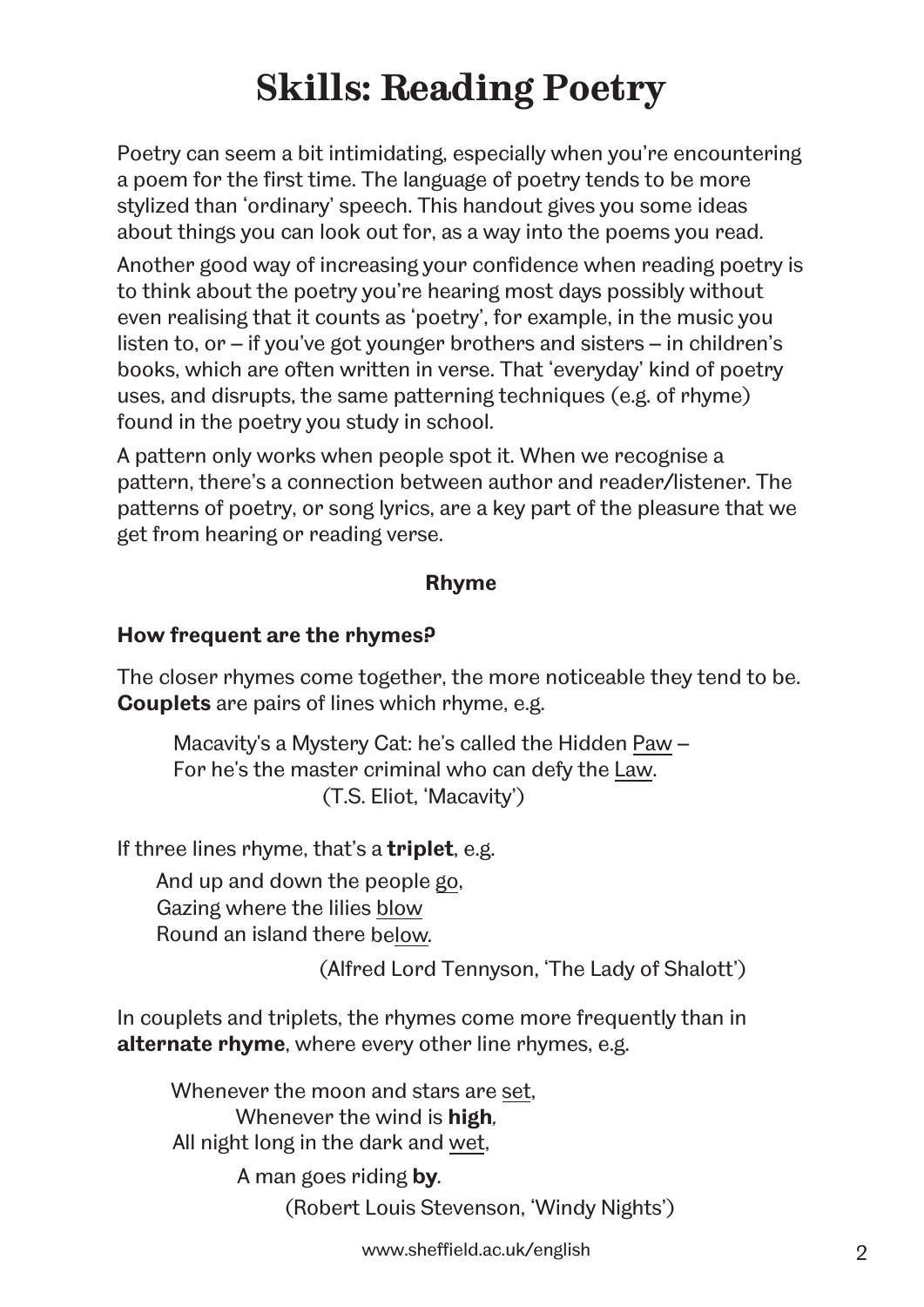Alternate rhymes are less insistent than couplets or triplets. As you have to wait an extra line before the rhyming pair is complete, alternate rhyme can help propel a poem along. An even more subtle rhyming effect is when only the even lines rhyme, and the odd ones don't, e.g.

'Is there anybody there?' said the Traveller, Knocking on the moonlit door; And his horse in the silence champed the grasses Of the forest's ferny floor*.*  (Walter de la Mare, 'The Listeners')

**Enclosed rhyme** stretches one rhyming pair (in lines 1 and 4) over a rhyming couplet (lines 2 and 3), e.g.

Beloved, my Beloved, when I **think** That thou was in the world a year ago, What time I sat alone here in the snow And saw no footprint, heard the silence **sink.**

(Elizabeth Barret Browning, Sonnet 29)

Enclosed rhyme is quite effective for poetry which is reflective or meditative, because the rhyme in line 4 invites us to look back to line 1, three lines earlier.

It's not just the ends of lines which rhyme. Sometimes poets use i**nternal rhyme**, e.g.

I'm a lean dog, a keen dog, a wild dog and lone, I'm a **rough** dog, a **tough** dog, hunting on my own! (Irene Mcleod ,'Lone Dog')

Or: 'Double, double, toil and trouble' (Shakespeare, Macbeth).

The two examples above combine rhymes that come very frequently with a strong rhythmic beat. The two things combine to create the sense of a chant.

The **length of the lines of poetry** also affect how frequently the rhymes come: the shorter the lines, the quicker we'll get the rhyme (particularly if the rhymes are couplets). Contrast the two examples below:

Lady, lady, should you meet One whose ways are all discreet (Dorothy Parker, 'Social Note')

The wind was a torrent of darkness among the gusty trees, The moon was a ghostly galleon tossed upon cloudy seas. (Alfred Noyes, 'The Highwayman')

verse, or poetry for young children. The same state of the state of  $\sim$  3 In the first example, the rhyming pair is completed much more quickly. The rapid rhyming creates a jaunty tone, and is often found in comic

www.sheffield.ac.uk/english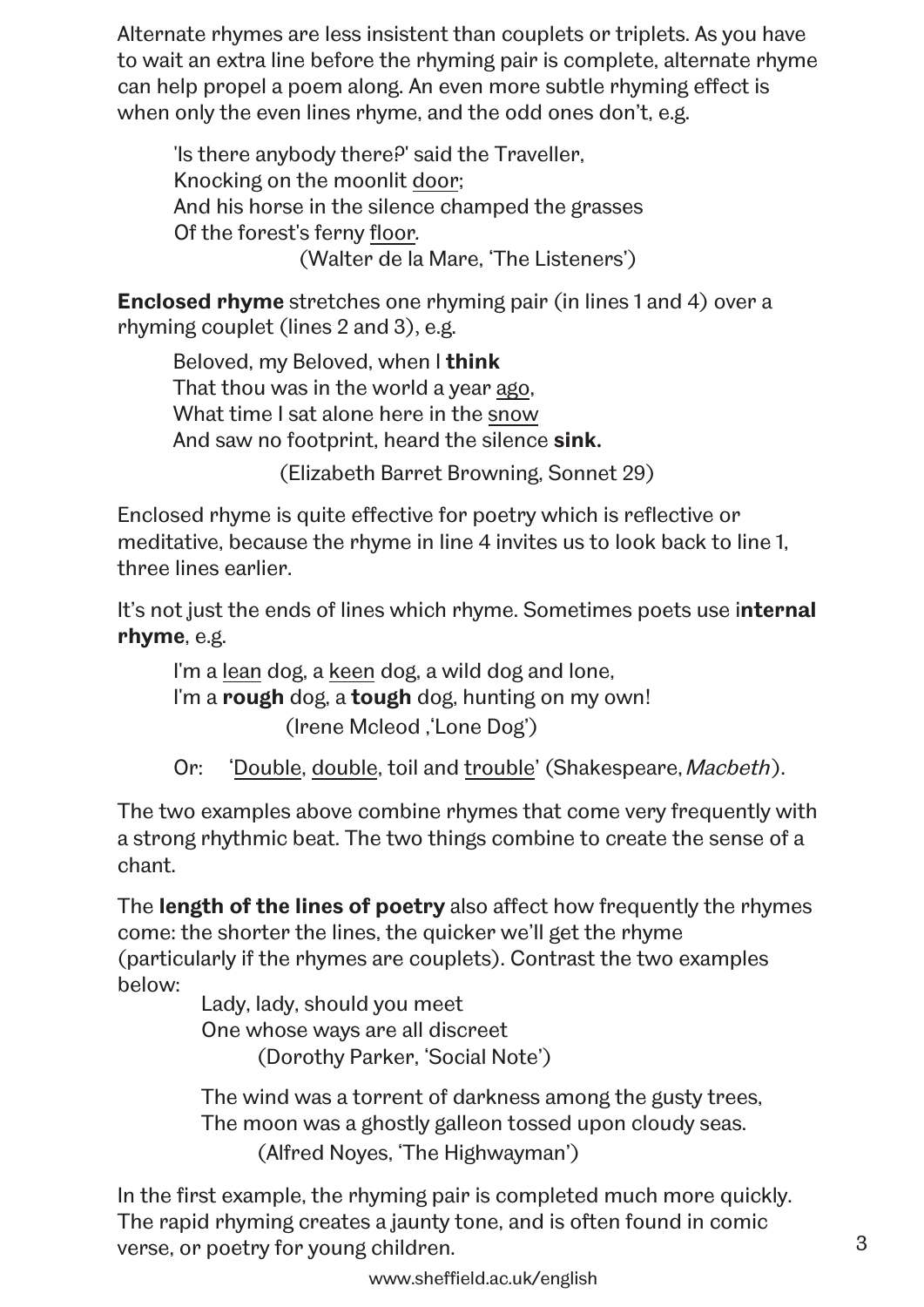However, do watch out for when poets exploit a clash between tone and subject matter: poetry – like Dorothy Parker's – can sound comic, but deal with dark topics. The contrast between tone and subject is a crucial part of the effect.

Poems don't necessarily use the same rhyme scheme throughout. They can change, for example between alternate rhymes and couplets. Think about the effect of that. The rhyme of a couplet is quite obvious (because the rhyme pair is close together): it therefore tends to stand out. We'll look at the effect of changing rhyme schemes in the section on sonnets, in the handout on 'Poetic Forms'.

## **What type of rhyme is being used?**

Most of the examples above are **single rhymes**, i.e. where there's just one syllable from each word that rhymes (e.g. paw/law). Rarer than single rhymes are **double** and **triple rhymes**, e.g.

Double rhyme:

| Through every nook and every cranny  | [cran-ny] |
|--------------------------------------|-----------|
| The wind blew in on poor old Granny. | [Gran-ny] |
| (Spike Milligan, 'Granny')           |           |

Triple rhyme:

| But now comes the reckonin' | $[reck-o-nin]$ |
|-----------------------------|----------------|
| It's me they are beckonin'. | $[beck-o-nin]$ |

(Pam Ayers, 'Oh, I Wish I'd Looked after me Teeth')

The effect – particularly of triple rhymes – is often comic, because having so many syllables rhyming is a bit outrageous (and draws attention to the poet's skill in doing it).

Another type of rhyme usually used for comic purposes is **forced rhyme**, where the usual pronunciation of the word is altered in order to make the rhyme, e.g.

Farewell, farewell, you old rhinoceros*,* I'll stare at something less prepoceros. [i.e. preposterous] (Ogden Nash, 'The Rhinoceros')

Nash here combines triple rhyme (o-cer-os) with forced rhyme.

All of the examples so far have been **full** or **perfect rhymes**, because they rhyme exactly. When poets want a more muted rhyming effect, they might choose to use i**mperfect** or **partial rhyme**, e.g.